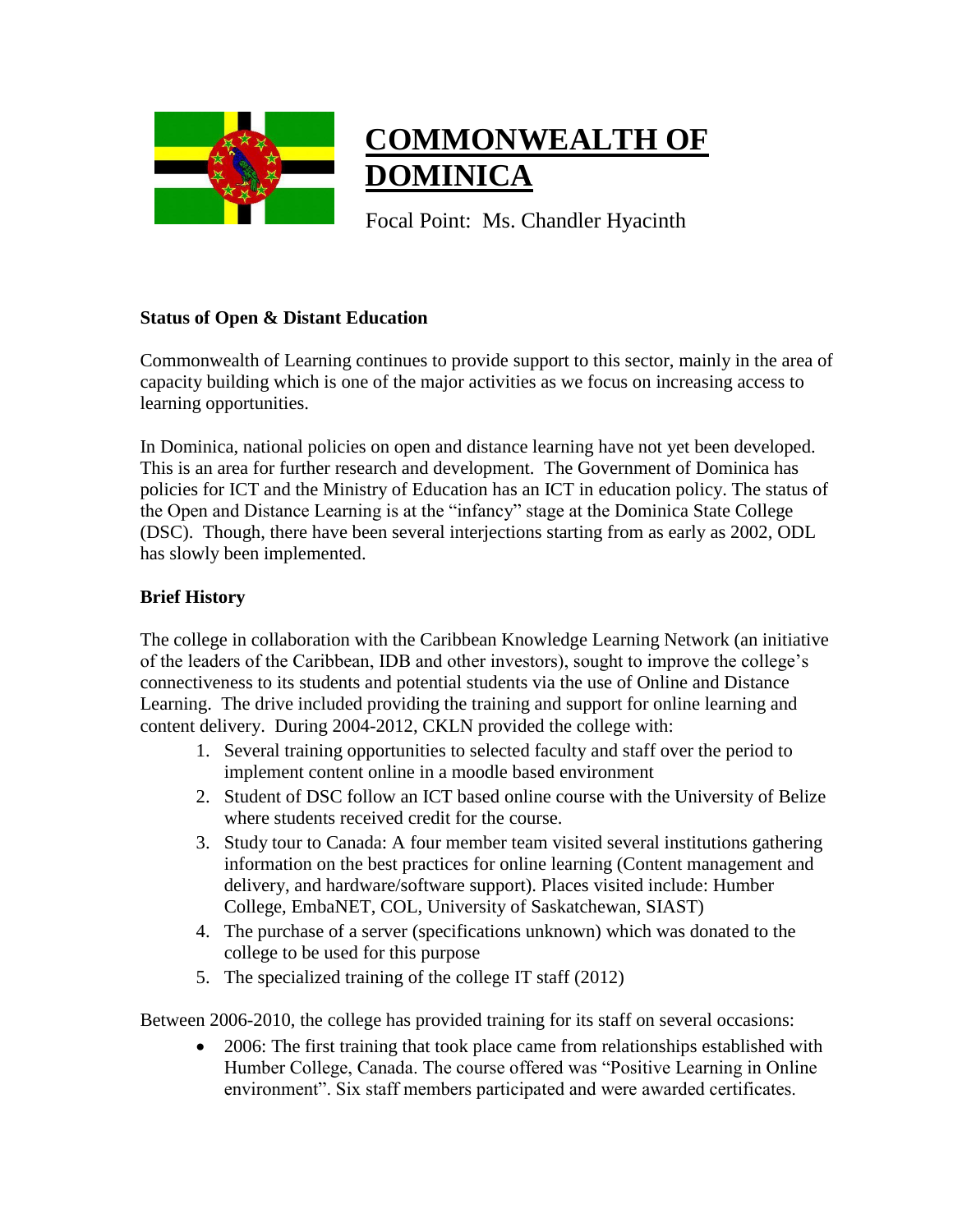- 2009: Teaching in Online Environment University of West Indies.
- 2011: CKLN provided Moodle Training to staff members. At least 12 persons participated in this workshop. The goal was that these 12 persons would have been part of the training team to train staff on how to use Moodle.

There are currently several courses which are taught in a blended format. The Dominica State College currently uses Orbund, an affordable student information system and learning management application. Through this system, the teachers have the ability to upload lesson plans, set and distribute the course content in an appropriate manner that follows the course outline and syllabus and encourage learning; construct online tests and online submission and completion of assessments. Several teachers at the college have used these features, though sadly not enough.

However, there have been other teachers who utilize other tools for online delivery, like social media (Facebook and Youtube), use of email system and Moodle learning management system.

On a personal level, one lecturer having received training has also conducted training at the college and external to the college. More importantly, implemented all her courses on Orbund Learning Management system and runs her programmes as a blended format using the content online to support the discussions within the classroom. It has been her experience that though the students are young, many of them do not seem adequately interested in studying in a strictly online format or that they have difficulty being able to manage time and/or lack the necessary tools to do it on their own; and are heavily dependent on the teacher as the main source of information. Part of this problem may be due to the fact that the students come directly from high school after having been brought through a system of chalk and talk for nearly 16 years. It would be difficult to implement it as a completely online course at this stage.

One of the goals of the Dominica State College is to develop e-content for online learning and to create a new department responsible for e-learning material development.

The use of open and distance learning is limited to one institution, the Dominica State College. Textbooks are not currently being used on the island.

## **Agriculture**

The continued education of farmers is in keeping with lifelong learning practices and is ongoing. The Ministry of Agriculture uses an integrated approach. They make widespread use of field schools – educational sections on site, using videos and power point presentations. The department has produced several instructional videos. Presently, much has been done in the fight against Black Sigatoka disease in bananas and plantain, Red Palm Blight disease and Coconut lethal yellowing disease. A number of 'How to' videos have been prepared and are used in the various education sessions with farmers. Information is also disseminated via radio and television. The department has the capability to produce